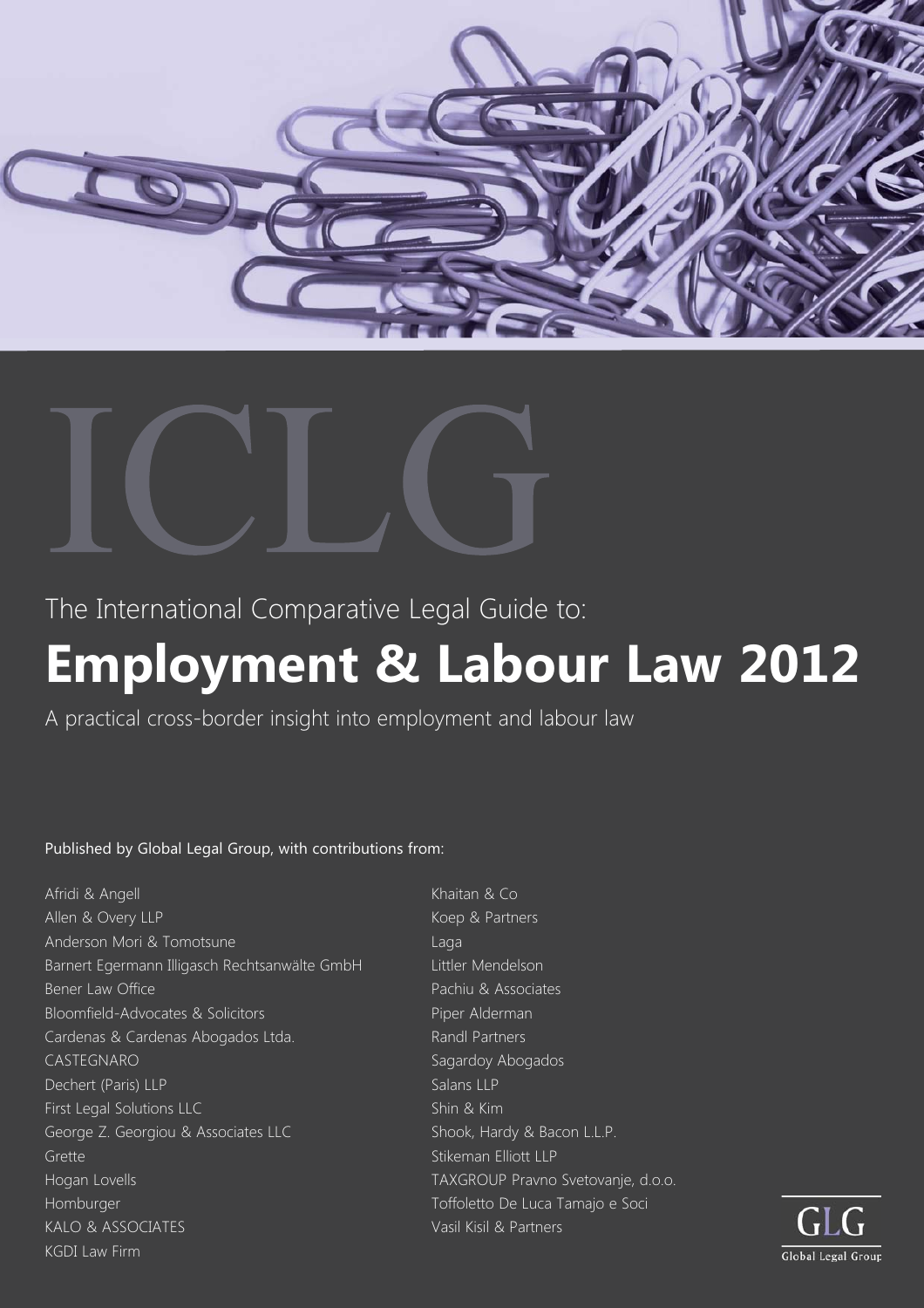# The International Comparative Legal Guide to: Employment & Labour Law 2012

Global Legal Group

Contributing Editors David Harper & Jo Broadbent, Hogan Lovells

#### Account Managers

Dror Levy, Maria Lopez, Florjan Osmani, Oliver Smith, Rory Smith, Toni Wyatt

Sub Editors Suzie Kidd Jodie Mablin

Senior Editor Penny Smale

Managing Editor Alan Falach

Group Publisher Richard Firth

## Published by

Global Legal Group Ltd. 59 Tanner Street London SE1 3PL, UK Tel: +44 20 7367 0720 Fax: +44 20 7407 5255 Email: info@glgroup.co.uk URL: www.glgroup.co.uk

GLG Cover Design F&F Studio Design

GLG Cover Image Source stock.xchng

#### Printed by

Ashford Colour Press Ltd. March 2012

Copyright © 2012 Global Legal Group Ltd. All rights reserved No photocopying

**ISBN** 978-1-908070-22-7 **ISSN** 2045-9653





$$
\boxed{\bigvee_{\text{TPSC}} \underbrace{\hspace{-.3cm}\text{MAX}}_{\text{paper from}\\ \text{FSC}} \underbrace{\hspace{-.3cm}\text{MAX}}_{\text{pagnation}} \text{PSC}^{\text{PQD}}_{\text{C011748}}}
$$

## General Chapters:

| UK Employment Law $-A$ More Business Friendly Environment? - David Harper & Jo Broadbent,     |   |  |
|-----------------------------------------------------------------------------------------------|---|--|
| Hogan Lovells                                                                                 |   |  |
| The Soft-Law Revolution – International Labour Standards and Human Rights -                   |   |  |
| Stefan J. Marculewicz & Michael G. Congiu, Littler Mendelson, P.C.                            | 6 |  |
| <b>Employment Class Actions in America – Practical Implications for the Global Employer -</b> |   |  |
| William C. Martucci & Kristen A. Page, Shook, Hardy & Bacon L.L.P.                            |   |  |

## Country Question and Answer Chapters:

| 4  | <b>Albania</b> | KALO & ASSOCIATES: Shirli Gorenca & Aigest Milo                                   | 18  |
|----|----------------|-----------------------------------------------------------------------------------|-----|
| 5  | Australia      | Piper Alderman: David Ey & Sharlene Wellard                                       | 25  |
| 6  | <b>Austria</b> | Barnert Egermann Illigasch Rechtsanwälte GmbH: Clemens Egermann & Sabine Hauer 32 |     |
| 7  | <b>Belgium</b> | Laga: Nicolaas Vermandel & Karin Rasschaert                                       | 39  |
| 8  | Canada         | Stikeman Elliott LLP: Patrick L. Benaroche & Hélène Bussières                     | 46  |
| 9  | China          | Salans LLP: Dr. Iris Duchetsmann & Lijuan Zheng (Cynthia)                         | 53  |
| 10 | Colombia       | Cardenas & Cardenas Abogados Ltda.: Lorena Arámbula & Juanita Vera                | 60  |
| 11 | <b>Cyprus</b>  | George Z. Georgiou & Associates LLC: George Z. Georgiou & Natasa Aplikiotou       | 65  |
|    |                | 12 Czech Republic Randl Partners: Nataša Randlová & Romana Kaletová               | 71  |
|    | 13 France      | Dechert (Paris) LLP: Philippe Thomas & Clémentine Saunier                         | 78  |
|    | 14 Germany     | Allen & Overy LLP: Dr. Hans-Peter Löw                                             | 86  |
|    | 15 Greece      | KGDI Law Firm: Effie Mitsopoulou & Ioanna Kyriazi                                 | 93  |
|    | 16 India       | Khaitan & Co: Sudip Mullick & Anshul Prakash                                      | 101 |
|    | 17 Italy       | Toffoletto De Luca Tamajo e Soci: Franco Toffoletto & Valeria Morosini            | 107 |
|    | 18 Japan       | Anderson Mori & Tomotsune: Nobuhito Sawasaki & Sayaka Ohashi                      | 113 |
|    | 19 Korea       | Shin & Kim: Young-Seok Ki & John M. Kim                                           | 120 |
|    | 20 Kosovo      | First Legal Solutions LLC: Zana Bejta & Merita Kostanica                          | 126 |
|    | 21 Luxembourg  | CASTEGNARO: Guy Castegnaro & Ariane Claverie                                      | 132 |
|    | 22 Mexico      | Littler, De la Vega y Conde, S.C.: Mónica Schiaffino & Oscar De la Vega           | 140 |
|    | 23 Namibia     | Koep & Partners: Hugo Meyer van den Berg & Stephen Vlieghe                        | 147 |
|    | 24 Netherlands | Hogan Lovells: Anita de Jong & Sigrid Romijn                                      | 154 |
|    | 25 Nigeria     | Bloomfield-Advocates & Solicitors: Dayo Adu                                       | 161 |
|    | 26 Norway      | Grette: Johan Hveding & Jens Kristian Johansen                                    | 165 |
|    | 27 Romania     | Pachiu & Associates: Mihaela Cracea & Alexandru Lefter                            | 172 |
|    | 28 Slovenia    | TAXGROUP Pravno Svetovanje, d.o.o.: Miha Mušič & Vladka Plohl                     | 179 |
|    | 29 Spain       | Sagardoy Abogados: Noemí Rodríguez Alonso & Ignacio Albo Rodríguez                | 185 |
|    | 30 Switzerland | Homburger: Dr. Balz Gross & Dr. Roger Zuber                                       | 192 |
|    | 31 Turkey      | Bener Law Office: Maria Celebi & Batuhan Sahmay                                   | 198 |
|    | 32 Ukraine     | Vasil Kisil & Partners: Oksana Voynarovska & Tetyana Ivanovych                    | 204 |
|    | 33 UAE         | Afridi & Angell: Charles Laubach & Omar H. Ayad                                   | 211 |
|    |                | 34 United Kingdom Hogan Lovells: David Harper & Jo Broadbent                      | 218 |
|    | 35 USA         | Shook, Hardy & Bacon L.L.P.: William C. Martucci & Carrie A. McAtee               | 224 |
|    | 36 Venezuela   | Littler Mendelson: Emma Neher & Juan Carlos Varela                                | 231 |

**Further copies of this book and others in the series can be ordered from the publisher. Please call +44 20 7367 0720**

## Disclaimer

This publication is for general information purposes only. It does not purport to provide comprehensive full legal or other advice.

Global Legal Group Ltd. and the contributors accept no responsibility for losses that may arise from reliance upon information contained in this publication. This publication is intended to give an indication of legal issues upon which you may need advice. Full legal advice should be taken from a qualified professional when dealing with specific situations.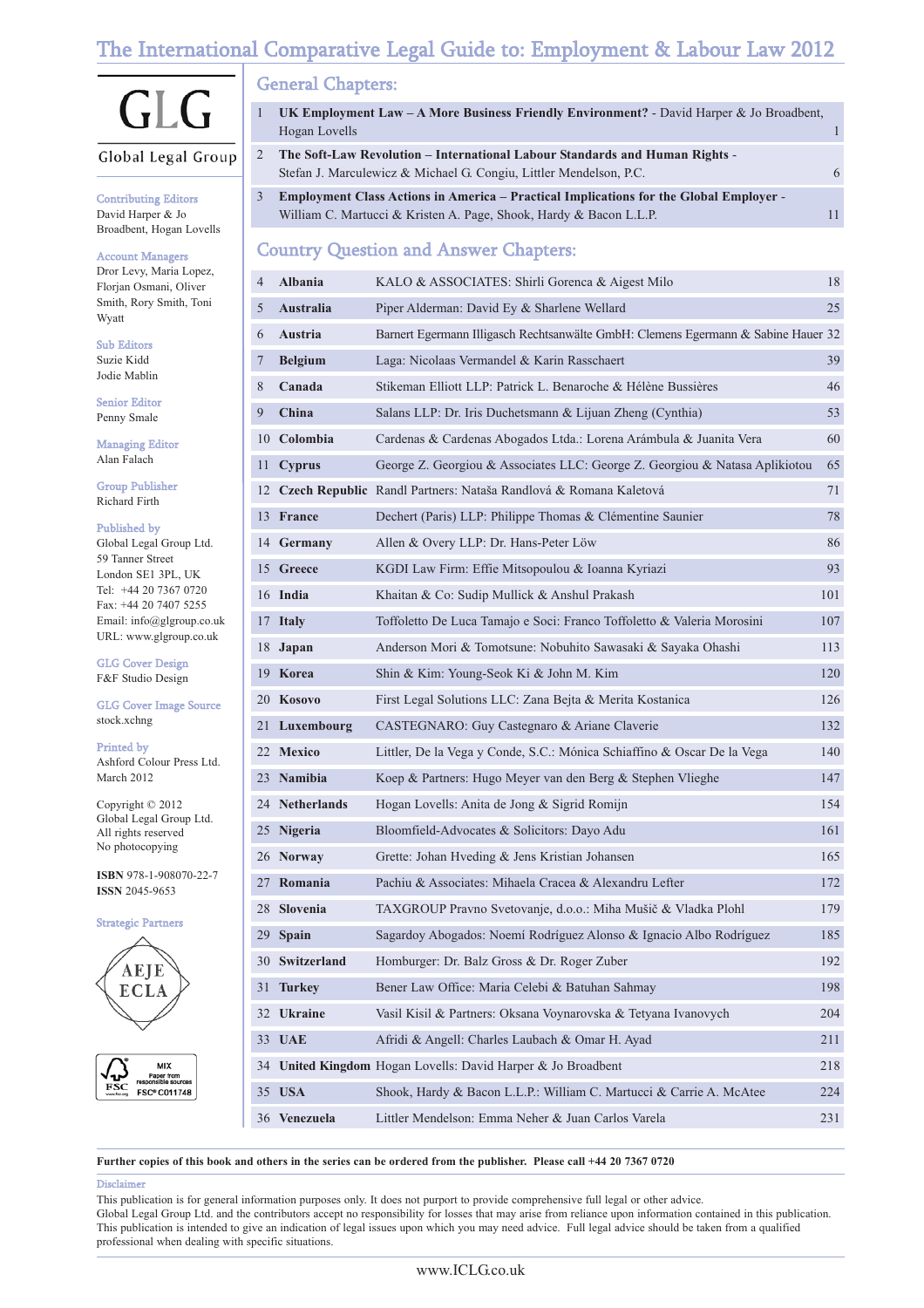# Austria



Clemens Egermann

Sabine Hauer



# Barnert Egermann Illigasch Rechtsanwälte GmbH

## **Terms and Conditions of Employment**

## 1.1 What are the main sources of employment law?

Austrian employment law is characterised by a multitude of its sources and their specific order of precedence. The Federal Constitutional law and the EU-law are the outline conditions. A great number of complementary laws, statutes and regulations cover various aspects of employment law instead of a uniform labour code. The most important laws are:

- General Civil Code (*Allgemeines Bürgerliches Gesetzbuch*); п
- Ē White-Collar Employees Act (*Angestelltengesetz*);
- $\blacksquare$ Labour Relations Act (*Arbeitsverfassungsgesetz*);
- Working Time Act (*Arbeitszeitgesetz*);
- Holiday Act (*Urlaubsgesetz*);
- Employment Contract Harmonization Act (*Arbeitsvertragsrechts-Anpassungsgesetz*); and
- Equal Treatment Act (*Gleichbehandlungsgesetz*).

Collective bargaining agreements (CBAs) are usually concluded between (i) the Trade Union (*Gewerkschaft*) or its branches and (ii) the Austrian Chamber of Commerce (*Wirtschaftskammer*) for particular industries or branches of industries. They are an essential part of domestic employment law, since almost all employment relationships in the private sector are subject to a CBA. Rights arising under the CBA can be enforced by all individuals covered by the CBA.

On a plant level, (i) the owner and (ii) the works council may conclude plant agreements. A plant agreement may only deal with those matters, which are referred to it by statutory law or by CBA. Collective and plant agreements consist of mandatory rules, which cannot be altered to the employees' detriment.

Individual employment contracts cannot change provisions of plant agreements, CBA, or most statutory provisions to the detriment of the employee. Further, employees may have implicit contractual entitlements due to long-standing employment practices.

## 1.2 What types of worker are protected by employment law? How are different types of worker distinguished?

The employment law protects all dependent workers. Freelance service contracts (*freie Dienstverträge*) are subject to certain employment law provisions, provided the freelancer is actually dependent on the other contractual party. Executive employees are excluded from some employment law rules, for instance as regards the working time and rest periods.

The Austrian employment law distinguishes between white- and

blue-collar employees with different provisions applicable, e.g., concerning remuneration, reasons of termination, etc. Furthermore, there are separate rules for certain groups, for example home workers or apprentices.

#### 1.3 Do contracts of employment have to be in writing? If not, do employees have to be provided with specific information in writing?

Apart from exceptions (e.g., apprenticeship contracts), employment contracts do not have to be in writing. Employers have to provide their workers with written records about the terms and conditions of their employment (*Dienstzettel*). The required content of such a document is specified by law (including e.g., the date of the beginning of the employment, term and dates of termination, place of work, remuneration hours of work, etc.) which can also be mentioned in the employment contract (instead of a *Dienstzettel*).

The *Dienstzettel* is only a declaration of knowledge, which describes the content of the employment contract in written form and cannot alter or replace the established agreement.

## 1.4 Are any terms implied into contracts of employment?

Under Austrian employment law, for example, there is an implied employee's duty of good faith (e.g., confidentiality, noncompetition) and employer's duty of care (e.g., protection of the life and health of the employees).

## 1.5 Are any minimum employment terms and conditions set down by law that employers have to observe?

Austrian employment law provides a high standard of protection of employees' interests by a great number of mandatory employment terms and conditions. Contractual clauses less favourable to the employee than mandatory provisions are null and void. Such terms and conditions concern e.g., the maximum working hours and resting periods, the minimum amount of paid holiday, continued remuneration during illness, protection against termination/ dismissal, minimum notice periods and termination dates, employee representation and works council's rights, etc.

1.6 To what extent are terms and conditions of employment agreed through collective bargaining? Does bargaining usually take place at company or industry level?

Collective bargaining is one of the most essential instruments of

WWW.ICLG.CO.UK ICLG TO: EMPLOYMENT & LABOUR LAW 2012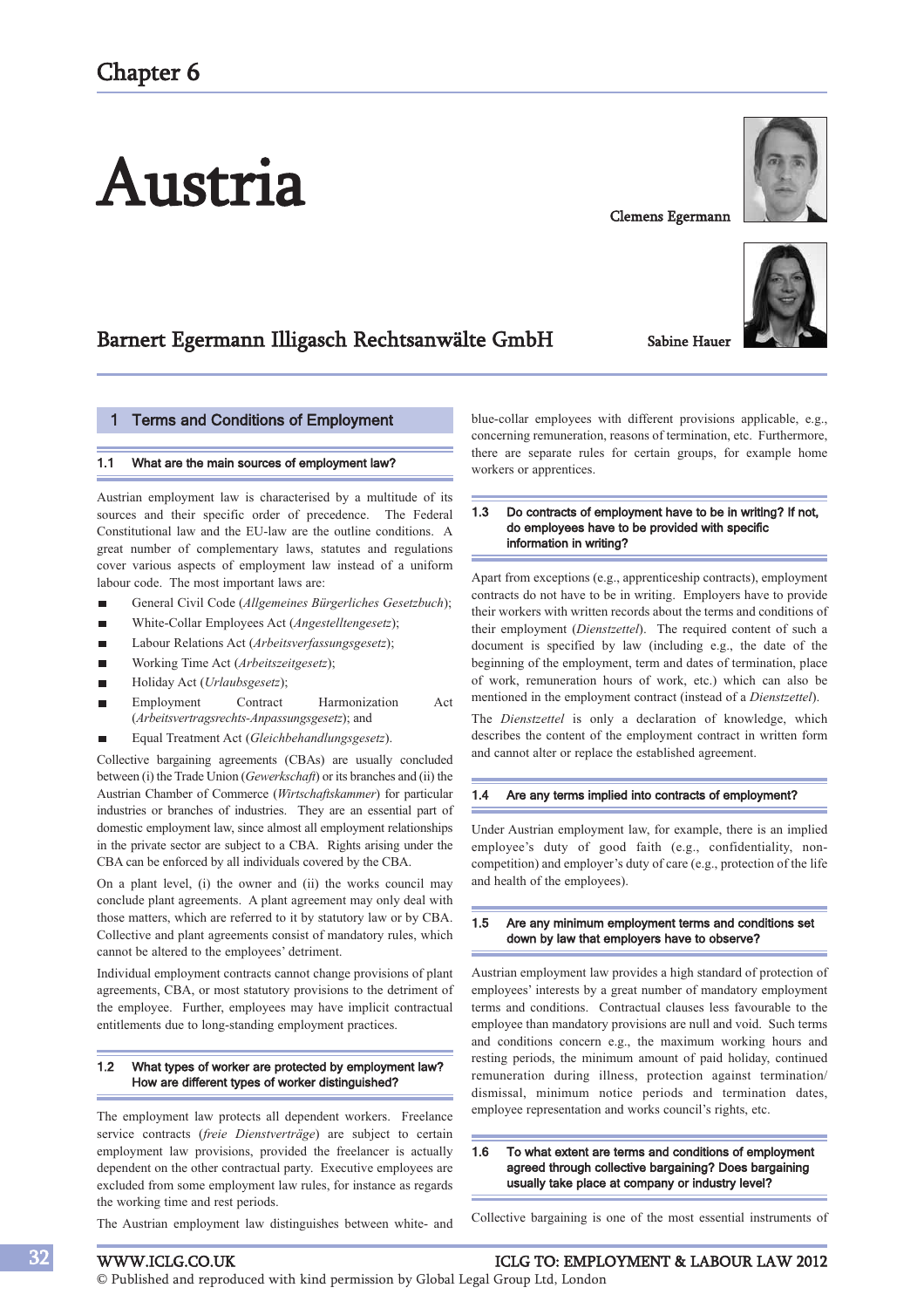Austrian employment law. Collective bargaining agreements (CBAs) are important, amongst others, for the level of remuneration by determining the minimum wages and other important minimum working conditions, which cannot be contracted out or changed to the employee's detriment. The importance of CBAs is all the more significant taking into consideration that they cover approx. 95% of employees.

Most CBAs are concluded at industry level. Company collective agreements are existent, but very uncommon, and are usually concluded at major companies or those companies that used to be state-owned.

## 2 Employee Representation and Industrial **Relations**

### 2.1 What are the rules relating to trade union recognition?

The Austrian constitutional and ordinary statutory law protects formation, existence and activity of trade unions. Anyone has the right to establish a trade union and become a member of one, as well as the right not to join any trade union or to leave one.

## 2.2 What rights do trade unions have?

The most essential right is to negotiate and conclude collective bargaining agreements. They can also provide legal advice to their members (including legal representation). The competent trade union can delegate its members to take part in the general assembly of workers in a company. Upon request of the works council, the trade union can take part in works council's meetings and in consultations between the works council and management.

## 2.3 Are there any rules governing a trade union's right to take industrial action?

No, there are no statutory rules on industrial actions. In general, industrial actions are not prohibited by law. However, they are subject to certain general restrictions.

## 2.4 Are employers required to set up works councils? If so, what are the main rights and responsibilities of such bodies? How are works council representatives chosen/appointed?

If a company employs more than five persons, a works council has to be established. Works council representatives are elected by the general assembly, consisting of all employees of the business, by way of direct, equal and secret vote for a four-year period and enjoy special protection from termination of employment and dismissal. The number of the members depends on the number of represented workers.

Works councils have a number of mandatory rights such as (i) right to information, (ii) monitoring, and (iii) consultation. Moreover, works councils have major influence on personnel matters, most notably on transfers, terminations and dismissals.

Statutory law and collective bargaining agreements empower the works council to conclude plant agreements with the owner concerning an exhaustive list of issues. There are several categories of different plant agreements provided by law. In some circumstances, the conclusion of plant agreements is necessary before the introduction of a measure.

## 2.5 In what circumstances will a works council have codetermination rights, so that an employer is unable to proceed until it has obtained works council agreement to proposals?

An employer is unable to introduce *inter alia* the following measures without the prior agreement of the works council ("necessary plant agreements"; *notwendige Betriebsvereinbarungen*): (i) introduction of company's disciplinary code; (ii) detailed staff questionnaires; (iii) control measures and monitoring systems affecting worker's dignity; and (iv) a limited number of pay systems, in which the amount paid depends on the employee's performance, such as piece-work linked to performance, unless this has been agreed in an applicable collective agreement.

The necessary agreements, which are enforceable by an employer before the conciliation body, include: (i) introduction of computeraided systems aiming at recording; (ii) processing and communicating data files of employees, unless they do not go beyond general personal data; and (iii) personnel evaluation systems.

## 2.6 How do the rights of trade unions and works councils interact?

See question 2.2. Although works councils are independent from trade unions, often, many works councils' members are also members of the trade unions.

### 2.7 Are employees entitled to representation at board level?

The representatives of the works council can be delegated to the company's supervisory board where they represent one third of supervisory board's members. Their appointment may be terminated only by the works council. The rights and obligations of employees' representatives are the same as those of shareholders' representatives.

## 3 Discrimination

## 3.1 Are employees protected against discrimination? If so, on what grounds is discrimination prohibited?

Employees are protected against discrimination, in particular, because of disability, race, religion or belief, age, sex or sexual orientation.

### 3.2 What types of discrimination are unlawful and in what circumstances?

Discrimination is prohibited at every stage of the employment relationship, including recruitment.

Any direct or indirect form of discrimination in employment or occupation is prohibited. There is direct discrimination, when one person is treated less favourably than another person is, has been or would be treated in a comparable situation. There is indirect discrimination, when an apparently neutral provision, criterion or practice puts persons belonging to an ethnic group or persons having a particular religion or particular belief, or a particular age or a particular sexual orientation at a particular disadvantage compared with other persons.

Harassment is deemed to be a form of discrimination under the Equal Treatment Act (*Gleichbehandlungsgesetz*).

ICLG TO: EMPLOYMENT & LABOUR LAW 2012 WWW.ICLG.CO.UK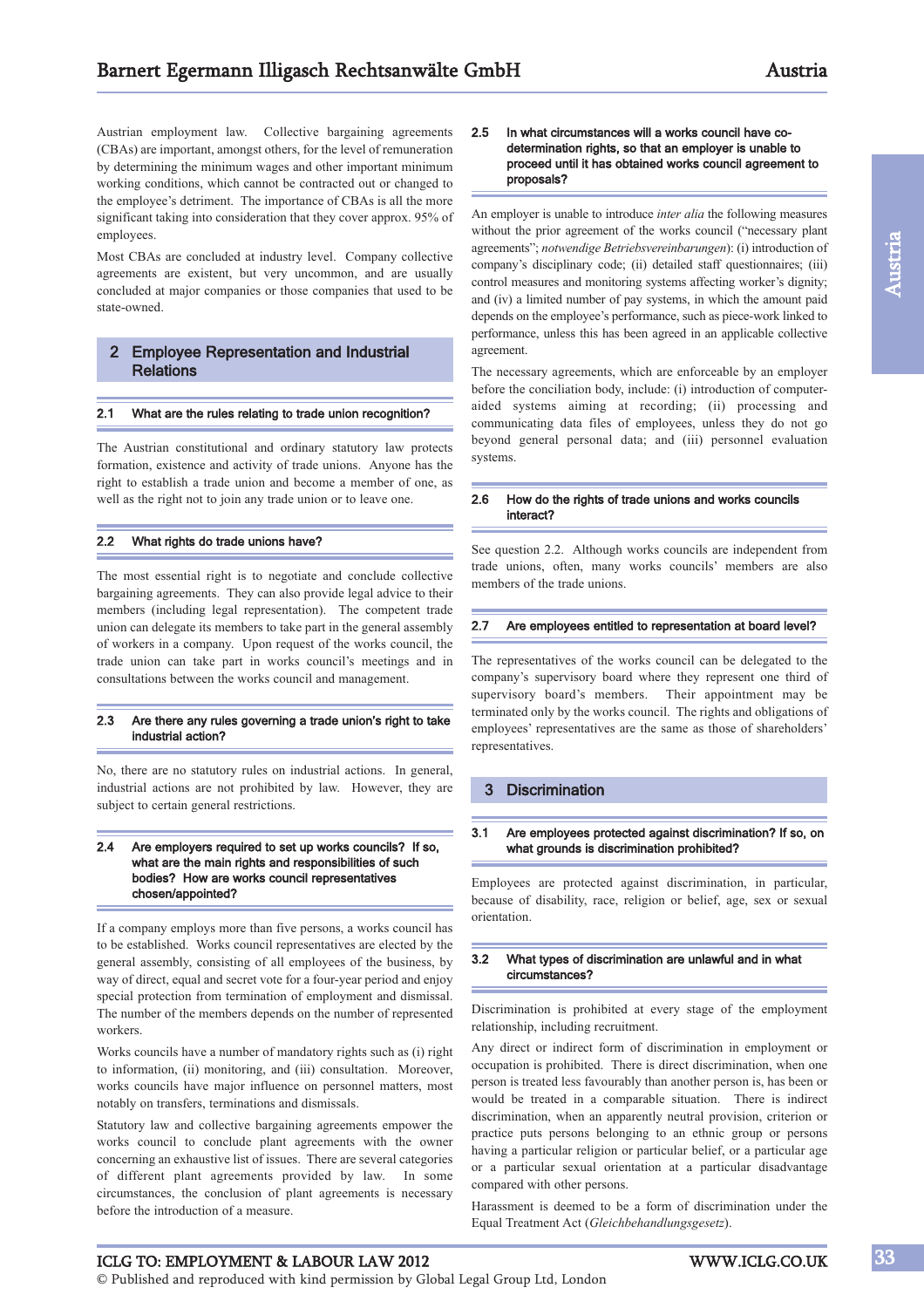## 3.3 Are there any defences to a discrimination claim?

In certain circumstances, the employer may put forward objective reasons to defend against the allegation of a discriminatory practice. Gender-based unequal treatment (with the exemption of direct sexual discrimination) may be justified within very narrow limits, for example, if belonging to one of the two sexes is an essential prerequisite for the work to be performed (e.g., soprano singer).

If there is an allegation of discrimination on the basis of other grounds, the employer has to demonstrate that the behaviour is objectively justified by a legitimate aim and the means of achieving that aim are appropriate and necessary.

## 3.4 How do employees enforce their discrimination rights? Can employers settle claims before or after they are initiated?

Employees can enforce the discrimination rights before the labour courts. They might also request the Equal Treatment Commission (*Gleichbehandlungskommission*) to review his/her case. The court is required to consider the expert opinion or the finding of the Equal Treatment Commission and must give reasons if it comes to different conclusions.

Claims can be settled before or after the proceedings are initiated.

## 3.5 What remedies are available to employees in successful discrimination claims?

Employees may claim compensation for the pecuniary loss and for the suffered personal detriment. If a termination or a nonprolongation of an employment contract is due to discrimination, the employee can (i) either challenge the termination or nonprolongation, or (ii) accept it and file a suit for compensation.

## 3.6 Do "atypical" workers (such as those working part-time, on a fixed-term contract or as a temporary agency worker) have any additional protection?

Employment conditions of part-time workers and workers on a fixed-term contract may not be less favourable than those of comparable full-time workers or those on permanent contracts, unless there are objective reasons for a different treatment. The employer must provide evidence of such reasons. So-called "chain contracts" (consecutive agreement of a fixed-term employment contract immediately following a prior fixed-term employment contract) must be justified by objective economic or social reasons. Otherwise, the contract will be considered as violating public policy and treated as a contract concluded for an indefinite period of time.

A temporary agency worker is entitled to equal wages subject to a CBA as comparable to permanent workers of employer's company.

## 4 Maternity and Family Leave Rights

### 4.1 How long does maternity leave last?

Eight weeks before and eight weeks after giving birth (in the case of premature, multiple or caesarean births the period will be extended to at least 12 weeks) employees are not allowed to be employed (*Beschäftigungsverbot*). After this period, the employee is entitled to a maternity leave (*Karenz*) until the second birthday of the child.

## 4.2 What rights, including rights to pay and benefits, does a woman have during maternity leave?

For the 16-week period, (*Beschäftigungsverbot*) the public system of health insurance will usually compensate the employee for the full salary (*Wochengeld*). During maternity leave, employees will not receive money from the employer, but are entitled to parental pay (*Kinderbetreuungsgeld*).

During maternity leave, employees are protected from termination/dismissal. They can only be terminated or dismissed with the prior consent of the labour court due to certain reasons stipulated in the pertinent law.

## 4.3 What rights does a woman have upon her return to work from maternity leave?

After the end of her period of maternity leave, a woman on maternity leave is entitled to return to her job or to an equivalent position on terms and conditions which are not less favourable to her than the previous conditions.

### 4.4 Do fathers have the right to take paternity leave?

Yes, fathers are also entitled to demand paternity leave up to the child's second birthday, during which they enjoy special protection from termination/dismissal. Parents cannot claim parental leave for the same period, but they can use it subsequently. Fathers on paternity leave are entitled to parental pay in the same amount and for the same period as mothers on maternity leave.

## 4.5 Are there any other parental leave rights that employers have to observe?

During parental leave, the employer has to inform the employees about important business incidents affecting their interest, in particular insolvency proceedings, restructuring measures and measures regarding education and training.

## 4.6 Are employees entitled to work flexibly if they have responsibility for caring for dependents?

Parents, who have worked for at least three years for a company with more than 20 employees, are entitled to work part-time until their children's seventh birthday. The special protection against termination/dismissal ends four weeks after the end of the part-time work or with the children's seventh birthday, at the latest.

## 5 Business Sales

## 5.1 On a business sale (either a share sale or asset transfer) do employees automatically transfer to the buyer?

A share sale (share deal) does not have an impact on the employment relationships as the employer remains the same legal entity. If an asset transfer (asset deal) takes place, the employment relationships existing at the time of the transfer will automatically be transferred with the pertinent assets with all rights and obligations to the buyer as stipulated by statutory law.

34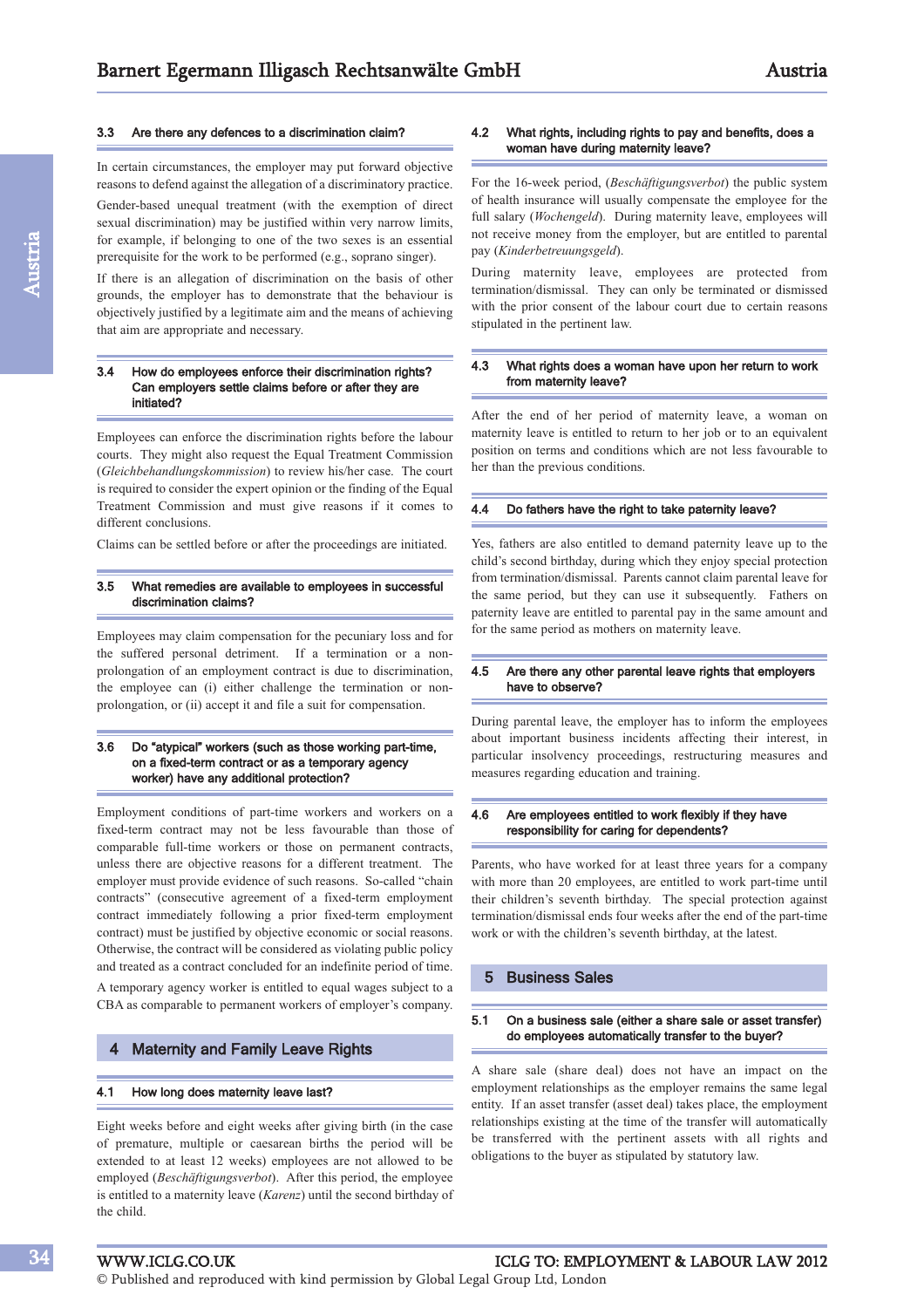## 5.2 What employee rights transfer on a business sale? How does a business sale affect collective agreements?

#### All individual rights are transferred on a business sale.

The applicable collective bargaining agreement (CBA) continues to apply to the transferred employees until the transferred CBA is amended or terminated. This does not apply if the transferee has its own CBA in place. In this case, the transferee's CBA applies to the transferred employees. However, payments and remunerations granted under the transferor's CBA must remain in place, regardless of the new CBA's payment scheme.

Furthermore, employees are entitled to object to their transfer within one month if the transferee refuses to assume any material employment terms and conditions, including under applicable CBAs. If the employee objects to the transfer due to a refusal by the transferee to accept (i) special protection against dismissal under the transferor's CBA, or (ii) pension entitlements, the employee stays employed with the transferor. If the objection is caused by worsening work conditions under the applicable transferee's CBA, the employee can terminate his/her employment, keeping all statutory or contractual entitlements he/she would have had in case of a termination by the employer.

### 5.3 Are there any information and consultation rights on a business sale? How long does the process typically take and what are the sanctions for failing to inform and consult?

Yes, on an asset sale, the works council must be informed about any operational changes. It can demand consultations and, in certain circumstances, compel the employer to offer a social compensation plan. In the absence of a works council, the transferor or the transferee must inform affected employees of (i) the proposed timeframe of the transfer, (ii) the reasons for the transfer, (iii) the legal, economic and social consequences of the transfer for the employees, and (iv) the envisaged measures relating to the employees. This information must be provided prior to the business transfer.

## 5.4 Can employees be dismissed in connection with a business sale?

Dismissals are considered to be invalid if they are exclusively or primarily due to the business transfer. However, they are permissible, if they are due to other (personal or business related) reasons. The shorter the time between transfer and termination, the more difficult it will be to prove for the employer that the termination was not due to the transfer.

## 5.5 Are employers free to change terms and conditions of employment in connection with a business sale?

No, unilateral changes of terms and conditions of employment because of the business transfer are not permitted.

## 6 Termination of Employment

### 6.1 Do employees have to be given notice of termination of their employment? How is the notice period determined?

Fixed-term employment contracts normally end automatically when they reach their agreed end point, without giving notice and without any period of notice unless otherwise agreed.

In case of contracts concluded for an indefinite period of time, which is the most common form in Austria, employees have to be given notice of termination of their employment unless they are terminated for good cause with immediate effect. Generally, notice can be given verbally, in writing or by conclusive behaviour (i.e., behaviour that on an objective assessment makes it clear to the addressee that the employment relationship is to end). However, a written notice is advisable in order to have evidence.

Unless the employment agreement provides more beneficial conditions in favour of the employee, the employment may only be terminated by the employer effective as of a calendar quarter. This rule may be changed by individual agreement so that employment may, instead, end on the fifteenth day or at the last day of each calendar month (Sec 20 Para 3 White-Collar Employees Act).

The notice periods for the employer depend on how long the employee has worked in the company and range from six weeks to five months. Regarding blue collar workers, notice periods are also governed by CBAs, usually respecting a two-week minimum notice period.

## 6.2 Can employers require employees to serve a period of "garden leave" during their notice period when the employee remains employed but does not have to attend for work?

Yes, employers are entitled to put employees on "garden leave". During such period, the employees are entitled to their salary, even if they do not have to work.

## 6.3 What protection do employees have against dismissal? In what circumstances is an employee treated as being dismissed? Is consent from a third party required before an employer can dismiss?

Austrian law provides for (i) general protection for employees in companies in which five or more employees are regularly employed, and (ii) special protection for certain groups of employees against termination. The employee (or the works council) may challenge the termination by filing a lawsuit with the labour court.

For example, a termination can be challenged in court if it was given on the basis of certain employee activities such as trade union activities, or if it is socially unjustified. Reasons for justification available to the employer in such proceedings are (i) economic reasons preventing continuation of employment, and/or (ii) personal reasons such as disciplinary issues.

For important reasons specified by law (e.g., breach of trust, criminal acts, persistent neglect of duties, breach of confidentiality, infringement against a non-compete clause, etc.), the employer may immediately dismiss the employee, without a notice period having to be adhered to.

Certain protected groups of employees (members of the works council, mothers/fathers on parental leave, disabled persons, etc.) may be terminated only upon prior approval by the labour court or the committee for disabled employees. The specific grounds on the basis of which termination may be authorised by the court or competent administrative authority are set out in the respective laws.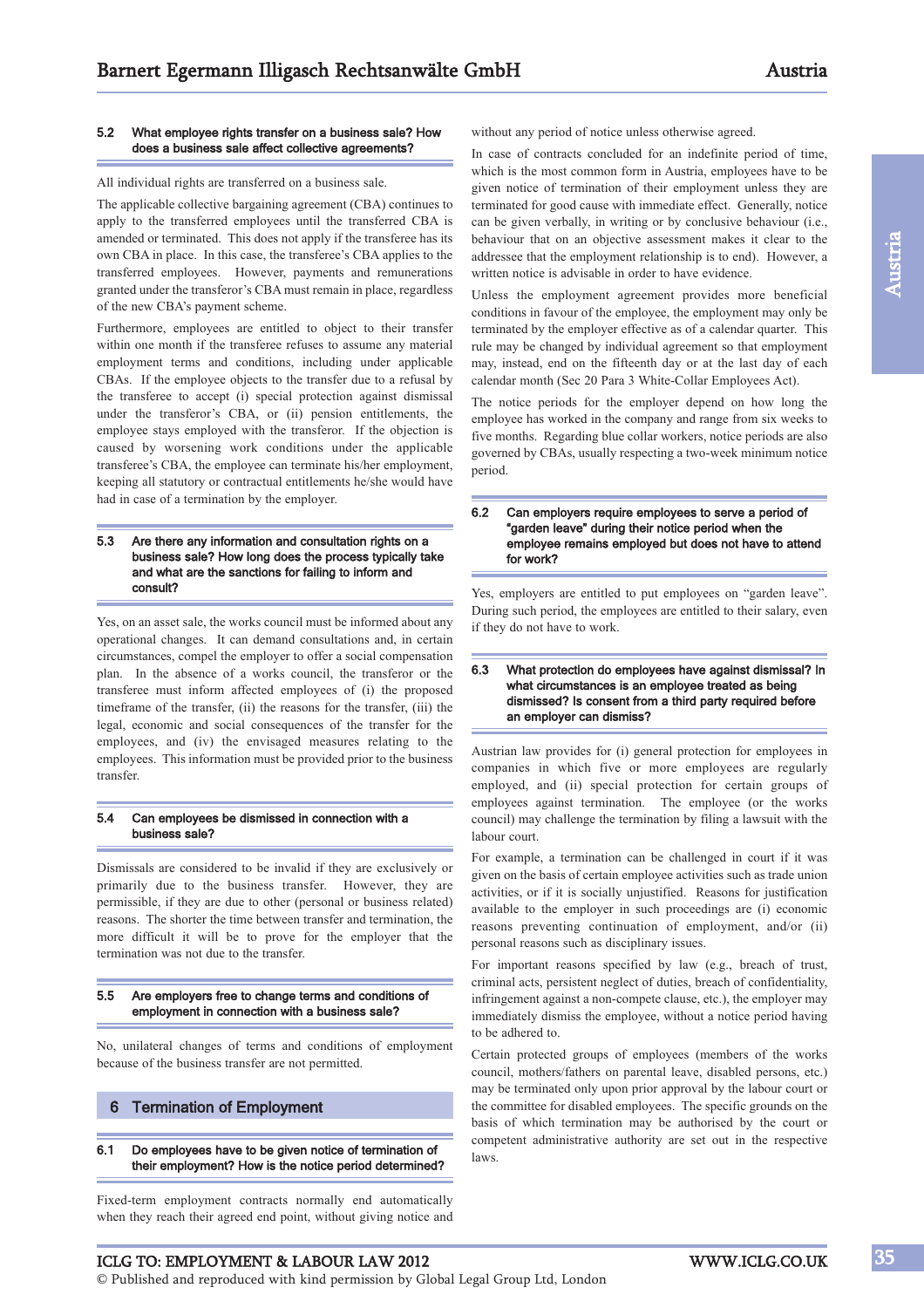## 6.4 Are there any categories of employees who enjoy special protection against dismissal?

Yes, certain groups of employees enjoy special protection against termination by law, e.g., (former) members of the works council, pregnant employees, mothers/fathers on parental leave, employees doing military service or alternative civilian service, and disabled persons.

## 6.5 When will an employer be entitled to dismiss for: 1) reasons related to the individual employee; or 2) business related reasons? Are employees entitled to compensation on dismissal and if so how is compensation calculated?

In general, ordinary termination does not require any cause. However, if the termination is challenged at court, the employer has to justify the termination by providing (i) personal related reasons, or (ii) business related reasons. Personal related reasons are usually on such grounds regarding personal characteristics of the employee that are adverse to the employer's interests (e.g., frequent absences due to illness, lack of capability to perform contractual duties, etc.). Business related reasons may be, for example, a drastic decrease in turnover or closure of a business.

Employees are not entitled to compensation on the basis of a justified dismissal. However, if the employer fails to comply with the notice period or with the permissible date or if there is no justified reason for the dismissal, the employee is entitled to receive compensation on dismissal.

## 6.6 Are there any specific procedures that an employer has to follow in relation to individual dismissals?

If a works council is established, the employer must notify the works council of the intended termination one week before giving notice of termination to the employee. The works council may then comment on the termination. If this pre-notification requirement is not adhered to, any termination by the employer is null and void. The way the works council responds influences the appeal procedure, but once the information and consultation requirements have been fulfilled, the termination may go ahead.

## 6.7 What claims can an employee bring if he or she is dismissed? What are the remedies for a successful claim?

Employees may file a lawsuit with the labour court after having been terminated/dismissed. If the court grants the action, the termination/dismissal will be without effect. In such case, the employer has to pay arrears of remuneration and the employment relationship will continue as if it had not been terminated at all.

## 6.8 Can employers settle claims before or after they are initiated?

Yes, employers can settle claims at any stage of the proceedings. In practice, a large number of lawsuits end by the way of a settlement.

### 6.9 Does an employer have any additional obligations if it is dismissing a number of employees at the same time?

In the event of an intended mass redundancy of employees (starting with five dismissals within 30 days in companies with 20 to 100 employees and/or if at least five employees aged over 50 are

concerned), the employer has to notify in writing the local office of the Labour Market Service (*Arbeitsmarktservice*) 30 days prior to the intended termination.

The notification has to include (i) exact information regarding the grounds for the termination of the employment relationship, as well as (ii) information regarding the individuals who are affected by it. At the same time, it must also be proven that the works council has been informed about the envisaged terminations. If there is no works council, a copy of the notification is to be sent promptly to each of the employees concerned.

## 6.10 How do employees enforce their rights in relation to mass dismissals and what are the consequences if an employer fails to comply with its obligations?

Without timely notification of the Labour Market Service, any termination is invalid. During the 30-day period, no termination or termination by mutual consent is admissible (the so-called "coolingoff period") unless the Labour Market Service has given its consent.

## 7 Protecting Business Interests Following **Termination**

## 7.1 What types of restrictive covenants are recognised?

The Austrian law allows employers and employees to conclude non-compete clauses. The law distinguishes between (i) restrictions of competing activities during the employment, and (ii) restrictive covenants pertaining to post-termination periods.

During employment, employees must not take part in activities that compete with their employer. The restriction of activities may be specified by the contract.

Further, parties may enter into a non-compete covenant, in order to prevent the employee from working for a competitor and/or acting in competition to the employer for a certain period of time following the termination of the employment relationship. The pertinent laws provide restrictions for such agreements.

## 7.2 When are restrictive covenants enforceable and for what period?

Whether employees have to observe a post-contractual noncompete clause, depends on the nature of the termination of the employment.

The maximum term for such a clause is one year. The clause must not restrict the employee's professional advancement in a material manner. A non-compete clause is only valid, if (i) the employee is not a minor at the time of the conclusion of the clause, and if (ii) the salary exceeds a certain amount of money.

## 7.3 Do employees have to be provided with financial compensation in return for covenants?

Generally, employees are not entitled to financial compensation in return for covenants. However, if the employer terminates the employment and undertakes to pay the salary for the duration of the restrictive covenant, the clause will be enforceable.

## 7.4 How are restrictive covenants enforced?

Restrictive covenants are enforceable by filing a complaint with the

36

## WWW.ICLG.CO.UK ICLG TO: EMPLOYMENT & LABOUR LAW 2012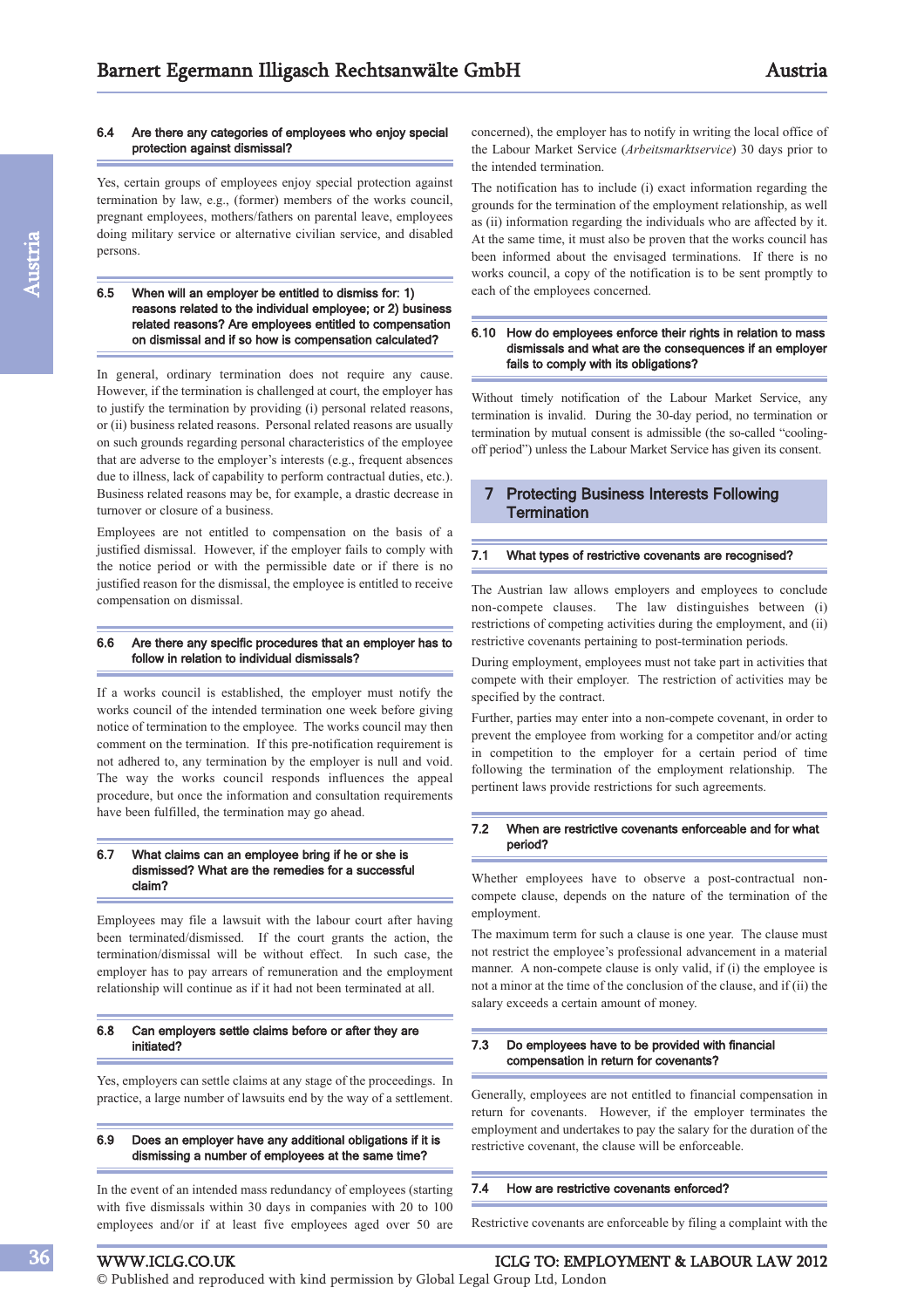labour courts. An employer can apply for preliminary injunction and/or file a lawsuit for injunctive relief and/or claim damages from the employee.

However, if the parties agreed on a penalty, the employer can only claim the penalty and is not entitled to also request injunctive relief or additional damages. The contractual penalty is subject to judicial scrutiny and can be reduced according to equitable principles.

## 8 Court Practice and Procedure

## 8.1 Which courts or tribunals have jurisdiction to hear employment-related complaints and what is their composition?

The jurisdiction falls into the competence of the local labour courts. They are composed of one judge (who is legally qualified) and two expert lay judges (representing both sides of industry, i.e., employers and employees). The professional judge has to chair each panel.

## 8.2 What procedure applies to employment-related complaints? Is conciliation mandatory before a complaint can proceed?

Employment-related disputes generally follow the procedural rules of civil law claims with certain exceptions laid down in the Act on the Procedure in Labour Law and Social Law Matters (*Arbeits- und Sozialgerichtsgesetz*).

In general, conciliation is not mandatory. Only in relation to a very few matters, the law provides for compulsory conciliation (e.g., relating to the enforcement of plant agreements).

## 8.3 How long do employment-related complaints typically take to be decided?

How long employment-related proceedings last, depends on the type of claim and on the complexity of each case. In general, employment related proceedings are faster than normal civil law matters. In practice, a great number of lawsuits end by way of settlement.

## 8.4 Is it possible to appeal against a first instance decision and if so how long do such appeals usually take?

In Austria, there are three successive stages in civil-law (and labour law) cases, up to the Austrian Supreme Court. First instance decisions can always be appealed. Appellate proceedings usually take between four to twelve months. In certain circumstances (in particular, pertaining to cases requiring a decision on legal issues of fundamental importance), the appeal to the Austrian Supreme Court is permissible. These proceedings usually take four to twelve months, but in some cases a decision may also be rendered within a few weeks.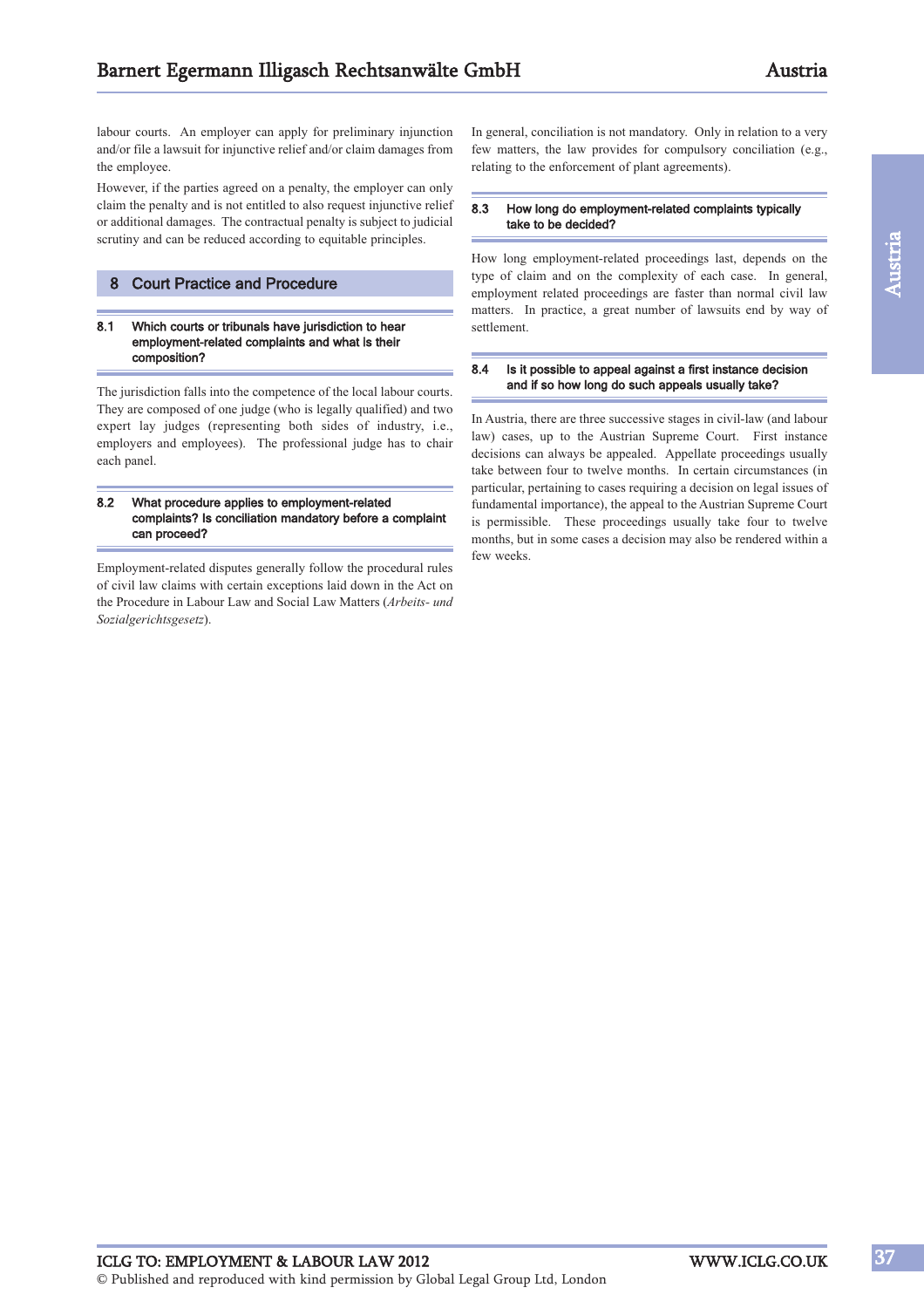## Clemens Egermann

Barnert Egermann Illigasch Rechtsanwälte GmbH Rosenbursenstraße 2 A-1010 Vienna Austria

Tel: +43 1 513 8008 Fax: +43 1 513 8008 - 40 Email: egermann@beira.at URL: www.beira.at

Specialisation: Clemens Egermann has advised Austrian and foreign companies on numerous high-profile labour law issues, concerning inter alia pension schemes, executive employment agreements as well as other labour law litigation. He also practises corporate law (including M&A), commercial and real estate law and has a strong litigation practice.

Professional Memberships: Vienna bar association.

Career: Clemens Egermann co-founded the present firm in 2004. He began his career as an associate and subsequently as an attorney with Freshfields Bruckhaus Deringer in Vienna (1998- 2003).



Sabine Hauer

Barnert Egermann Illigasch Rechtsanwälte GmbH Rosenbursenstraße 2 A-1010 Vienna Austria Tel: +43 1 513 8008 Fax: +43 1 513 8008 - 40 Email: hauer@beira.at URL: www.beira.at

Sabine Hauer graduated in law at the Vienna University in 2002. Before she joined the law firm in 2008, she worked as in-house counsel for financial services companies. Since November 2008, she has worked at Barnert Egermann Illigasch Rechtsanwälte GmbH, where her main areas of practice are real estate law, labour law, civil and commercial law. Her experience in labour law includes drafting of individual and collective labour agreements, management contracts and legal opinions and providing legal assistance related to individual and collective dismissals of employees, as well as regarding the transfer of employees. Further, she provides representation in employment related disputes before labour courts.



## BARNERT EGERMANN ILLIGASCH

## **RECHTSANWÄLTE**

The Austrian law firm Barnert Egermann Illigasch Rechtsanwälte GmbH advises international and local clients comprehensively on Austrian and international business law issues.

The lawyers of the firm have gained extensive academic and professional qualifications throughout their legal education and have obtained international experience during their many years of legal practice, specialising in various areas of law. Due to their work experience abroad and long-time client relationships, they share an excellent network with foreign law firms. Barnert Egermann Illigasch can, therefore, provide legal advice in a cross-border environment.

The lawyers of Barnert Egermann Illigasch keep close ties with universities and colleges, publish regularly in legal journals and lecture at law seminars. They keep track of the newest developments in legal literature and practice and are, therefore, capable of assisting their clients innovatively in the development of new business areas.